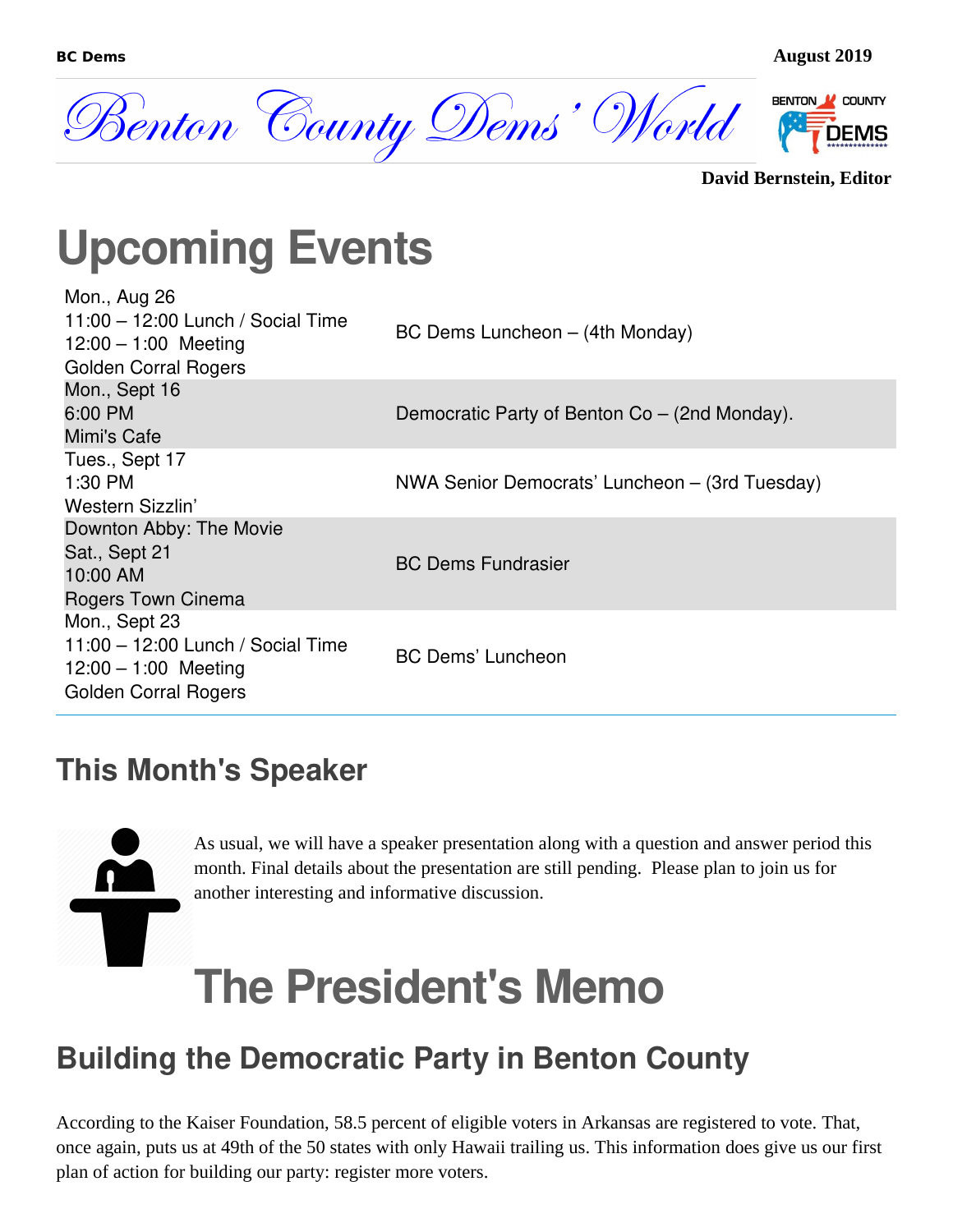

We have an opportunity to prepare ourselves for this action on Saturday, August 24 at 10:00 A.M. at the Rogers Public Library, 711 South Dixieland Road. The League of Women Voters will hold a training session on how to register potential voters. We urge you to attend so that you can help in this all-important effort between now and the 2020 election.

Logically, that then leads to our second goal: to get registered voters to the polls. We will have more on this later.

Although many states require an equal number of workers from both parties at each polling site during an election, ours does not. Since the great majority of those working at the polls in Benton County are Republicans, we also urge you to consider becoming a poll worker to alleviate our underrepresentation. Both the work and the training are paid. For more information

see [https://bentoncountyar.gov/election-commission/wp-content/themes/bentoncounty/documents/sites/](https://bentoncountyar.gov/election-commission/wp-content/themes/bentoncounty/documents/sites/14/2019/02/Election-Commission-Job-Application.pdf) [14/2019/02/Election-Commission-Job-Application.pdf](https://bentoncountyar.gov/election-commission/wp-content/themes/bentoncounty/documents/sites/14/2019/02/Election-Commission-Job-Application.pdf) . The training dates are fast approaching.



GOPCCONSO

#### In Memoriam



Benton County lost a good Democrat, and many of us lost a good friend **Wednesday night, August 14,** when **Myra Moran** passed away in her sleep. Myra was a longtime member of this organization, the Benton County Democratic Central Committee, and Senior Democrats of Northwest Arkansas.

Her involvement in local campaigns included managing Shirl Coleman's campaign for the legislature, her own candidacy for Justice of the Peace, and many other roles. She was an Arkansas Traveler for Bill Clinton, going with his campaign to several states. In 2008 she was again an interstate campaigner, that time for Hillary Clinton.

Myra was active in efforts to promote downtown Rogers where she operated Trolley Line Book Store, and she served on the City of Rogers Planning Commission for several years.

Condolences to Pat, their four children, and her other family members. Thank you Myra for sharing your life with us. You made a difference!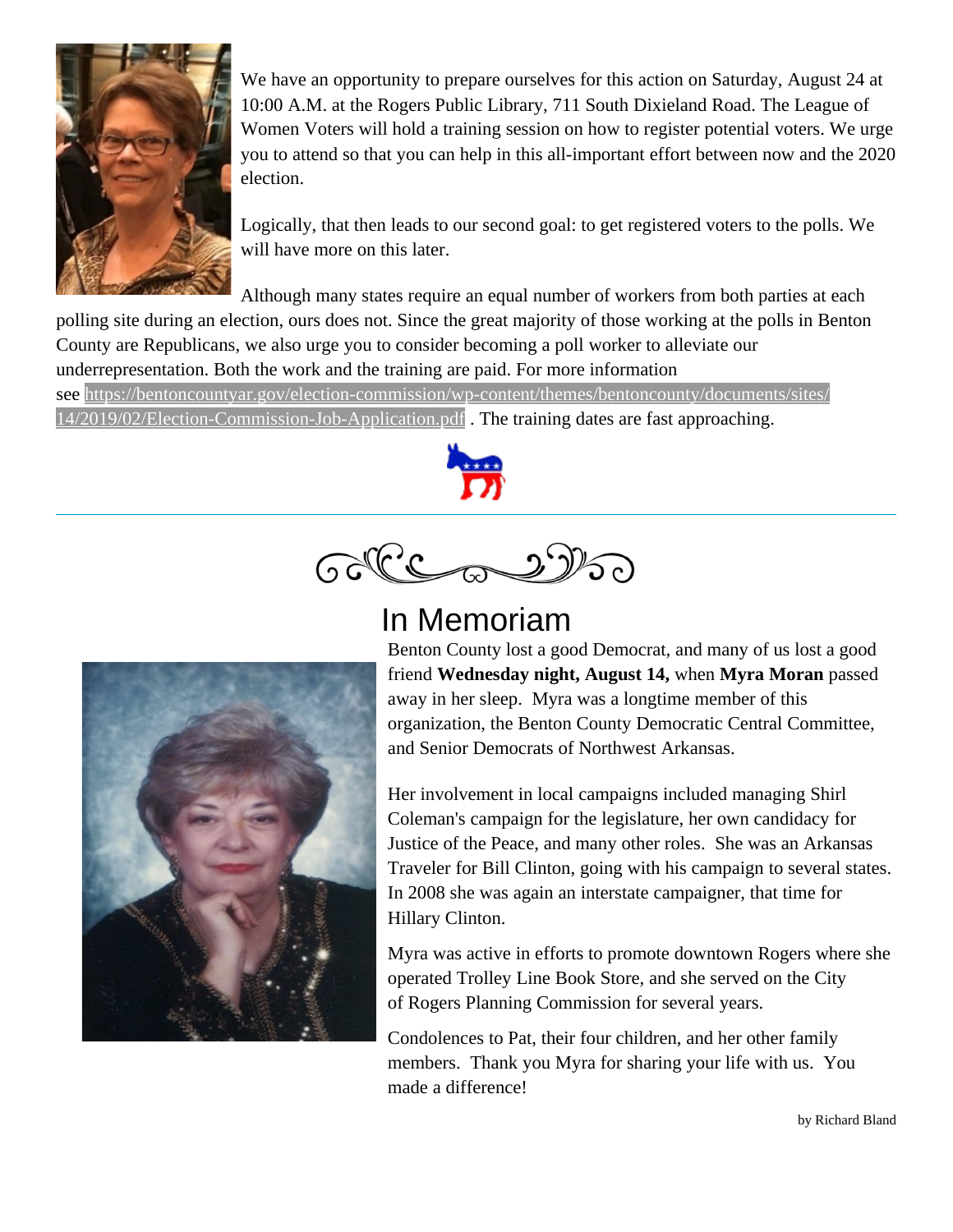

## **BC Dems Movie Fundraiser**

Sat, Sept 21, 10 am Rogers Town Cinema

**Tickets \$15, available at August meeting or contact Bill Beck 855-1872**

Online credit-card ticket purchase is also available **[here](https://www.bcdems.org/fundraiser.html)** for \$15.76\*\* (check-in with Bill Beck from 9:30 to 9:55 am at the theater)

Tickets may also be purchased with cash or check from Bill Beck at the theater, but advanced purchase is appreciated.

(\*\* includes \$0.76 processing)

#### **Train to Become a Poll Worker**



The political party composition of Benton County poll workers is significantly skewed with Democrats underrepresented. Please consider exercising your civic involvement by becoming a poll worker.

Follow the link below to apply and submit your application. Mandatory training is scheduled for early January so submit your application ASAP!

[https://bentoncountyar.gov/election-commission/wp-content/themes/bentoncounty/documents/sites/14/2019/02/](https://bentoncountyar.gov/election-commission/wp-content/themes/bentoncounty/documents/sites/14/2019/02/Election-Commission-Job-Application.pdf) [Election-Commission-Job-Application.pdf](https://bentoncountyar.gov/election-commission/wp-content/themes/bentoncounty/documents/sites/14/2019/02/Election-Commission-Job-Application.pdf)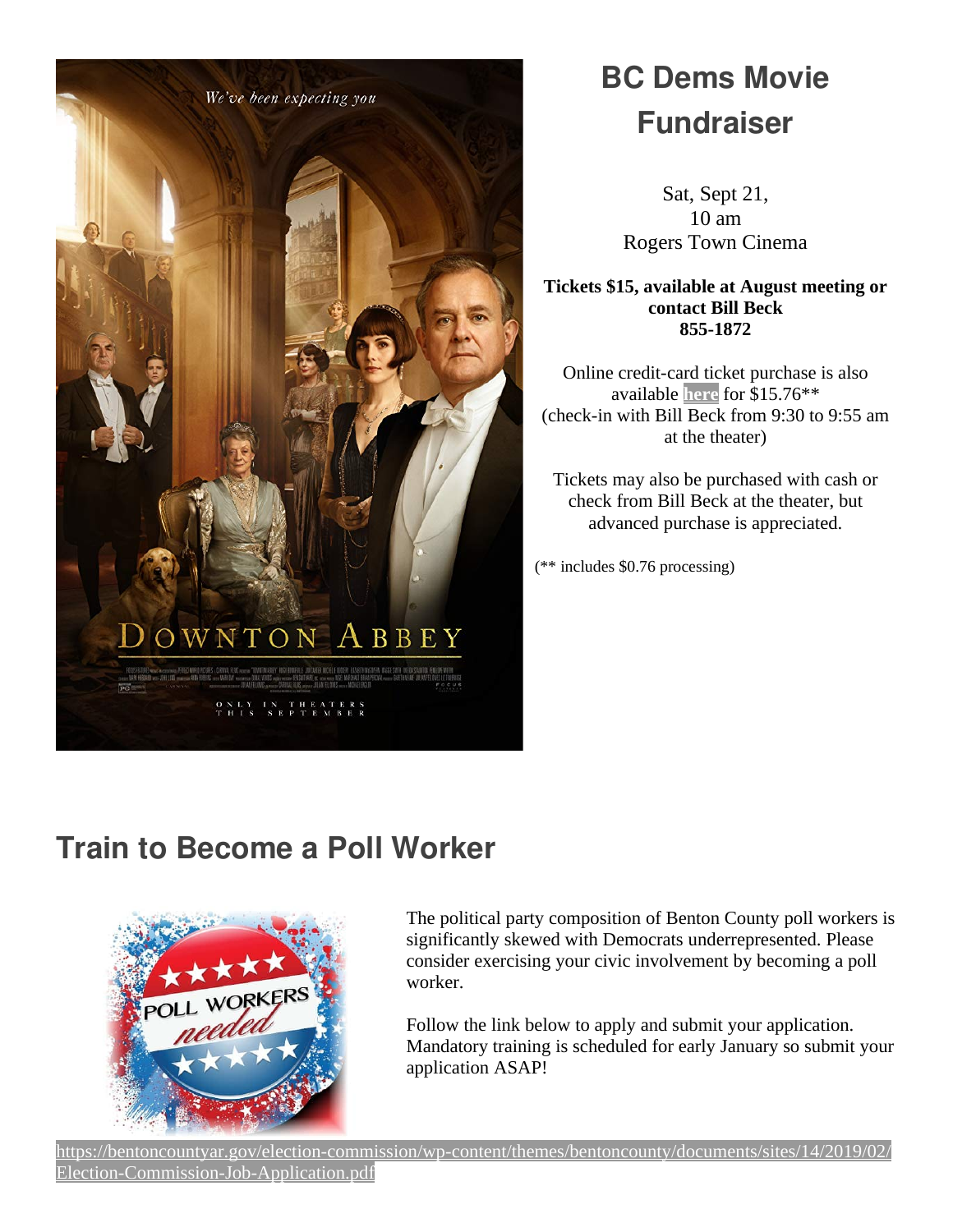# **Voter Registration Training**

The League of Women Voters is conducting a Voter Registration Training. There is no cost for this training but advance registration through the library is requested.



Date: August 24 - Saturday Time: 10 AM Location: Rogers Public Library 711 S Dixieland Rd. Rogers, AR 72758

## **Nominating Committee Report**

Nominating committee members Marge Boyer (chair) phone: 479-330-0188, Susanne Jessup phone: 479-855- 2487, Dave Boyer, phone: 479-359-3117 are seeking nominees for **Recording Secretary and Treasurer**. Anyone interested in serving should contact one of the committee members. Nominees will be reported to the membership at the Sept. 2019 meeting with the election to follow at the Nov. 2019 meeting. New officers will assume their respective duties in Jan. 2020. There are a few minimal requirements for running for office. Contact committee members with your questions.

Briefly: **the Recording Secretary** is responsible for board and general meeting minutes, getting respective minutes to board members and in the newsletter, correcting minutes when necessary, etc. and maintaining minutes as part of the organization's permanent record. **The Treasurer** is responsible for receiving and depositing all monies: dues, fundraisers,etc., presenting bills, record financial transactions, compile a treasurer's report each month, submit an estimated annual budget in January, file a PAC report forms to the State of Arkansas and other related legal documents.

For a detailed description of the job, responsibilities see our web site: [bcdems.org](http://bcdems.org/) or contact one of the committee members. Your fellow BCDems needs you!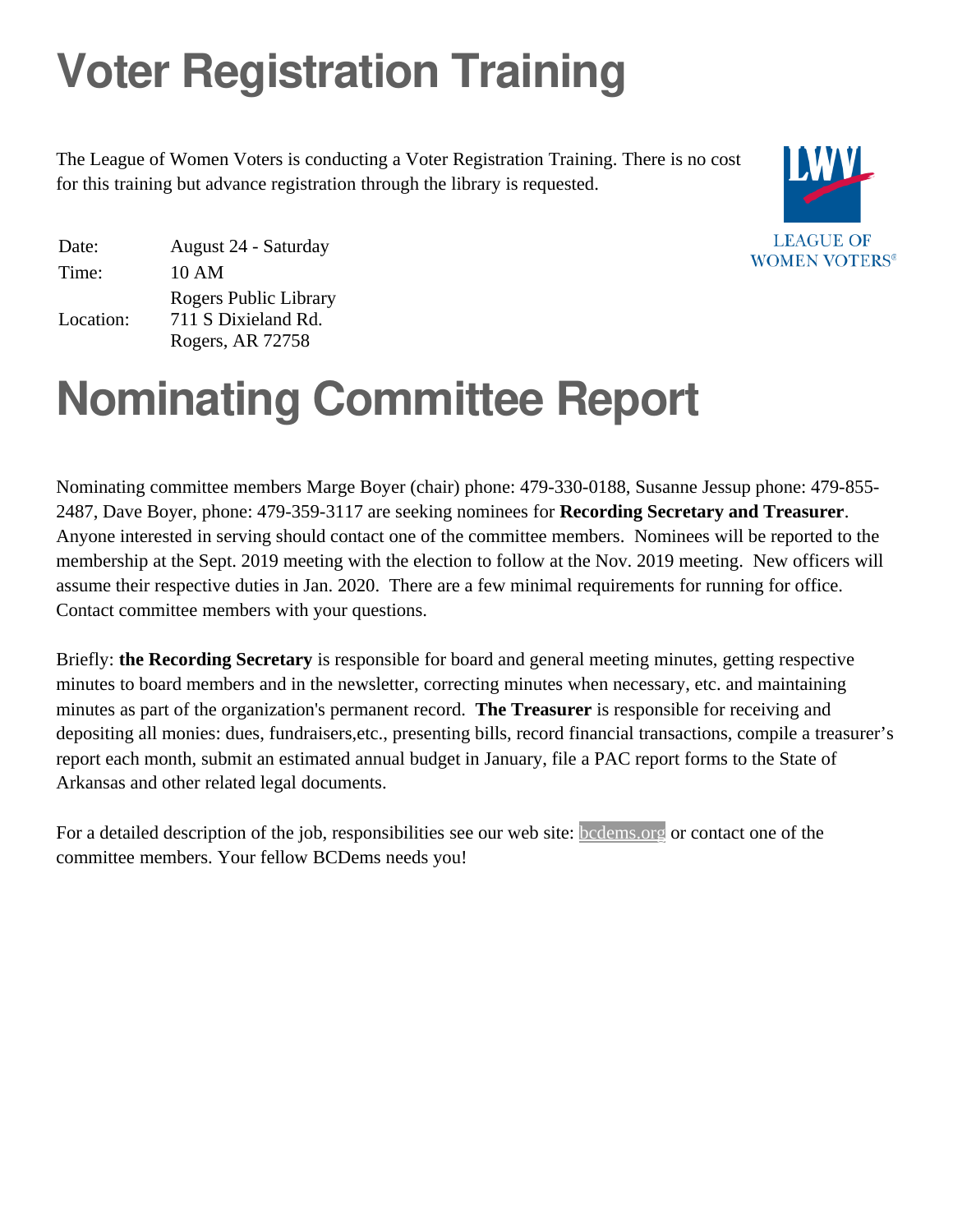# **General Meeting Minutes**

BENTON COUNTY DEMS July 22, 2019. General Meeting Golden Corral, Rogers, AR



President Eunice VanTuyl called the meeting to order at 12:00 p.m. She began the meeting by welcoming new members and visitors.

Diana Kolman led the group in the Pledge of Allegiance.

Julia introduced the speaker, Mike Allen, who is currently a staff attorney for Walmart. He previously worked in the area of voter protection in both the Hilary Clinton and Barak Obama campaigns. He especially concentrated on securing voter rights for ex-felons. Allen said getting out correct and adequate information is the best way to protect voter rights. For example, he pointed out that although people may know in Arkansas they have to provide a photo ID, they may not know they will have options if they show up at the polls without the proper documentation. They may still be able to cast a provisional ballot, or there may be other ways to establish identity.

After the speaker answered questions from the audience, Eunice opened the business meeting. The minutes and treasurer's reports for the June meeting were approved as submitted.

Marge Boyer, speaking for the nominations committee, urged people to step up and consider being an officer. She said the duties of each office, as well as the requirements for being an officer, are included on the club' website.

#### **Announcements:**

- **Voter Registration Workshop:** Julia announced there will be a voter registration workshop Aug. 24 at 10:00 a.m. at the Rogers Public Library. The workshop, sponsored by The Democratic Party of Benton County and the BC Dems, will be led by members from the League of Women Voters. No preregistration is required.
- **Faith in Fellowship:** Julia said the Faith in Fellowship Task Force of Northwest Arkansas is planning activities focusing on bringing back moral language in political discourse. More information on this program will be forthcoming, and information is available on this book's Facebook page.
- **Democratic Party of Benton County:** Larry Concannon reminded the group that the Democratic Party of Benton County will man a booth at the Benton County Fair, Aug. 6-10. Those wishing to volunteer should go to this group's website. Aug. 10 will be Gravette Day, and the group will also be participating in this event. The annual Little Flock picnic will be Sept. 28.
- **Arvest Ballpark Fundraiser:** Democratic Party of Benton County member Carol Bobek reminded everyone that the ballgame fundraiser is this Friday night, July 26, at Arvest Ballpark. Tickets are still available for \$9.00 each.
- **E-Bay sale committee:** Eunice reported that she has heard from several BC Dems members who have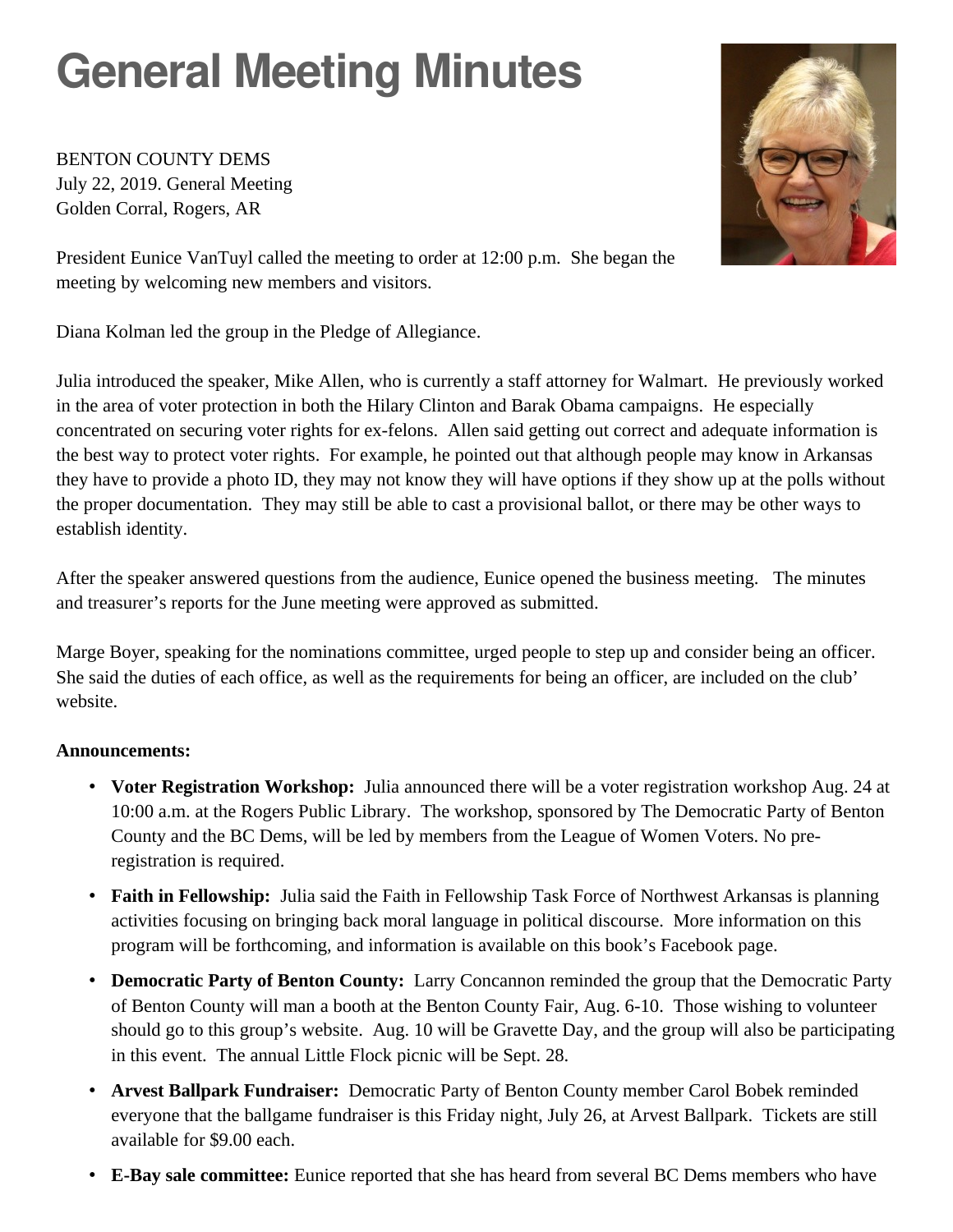political memorabilia for sale and are willing to donate proceeds from such sales to the club. She asked for volunteers for a committee to list and sell memorabilia on ebay with proceeds going to BC Dems. Jim VanTuyl and Carol Bobek volunteered. Other volunteers are needed for this committee.

- **Movie Fundraiser:** The next movie fundraiser will be Sept. 21, 10:00 a.m., at the Rogers Towne Cinema. The movie will be Downton Abbey, and tickets will be \$15.00.
- **Food Bank Support:** The speaker for the November meeting will be Kent Eikenberry, CEO of the Northwest Arkansas Food Bank. For the November meeting, members are encouraged to bring food or to make donations to the food bank

The next meeting is August 26, 10:00 a.m., at the Golden Corral. The speaker will be from Planned Parenthood.

The meeting adjourned at 1:15 p.m.

Diana Kolman, Secretary

## **Learn About Running for Office**

#### **Come Celebrate 100 Year of Women's Suffrage & Support Arkansas Female Candidates.**

Join us Sunday, August 25 from 4 - 6 PM at the elegant 21C Hotel in downtown Bentonville. This fund-raising event will feature champaign and appetizers while you leisurely view the art exhibit "The Future of Female".

You will also be able to meet and greet some of the great women running for office in Arkansas.



Tickets for this fundraiser can be purchased [here](https://secure.actblue.com/donate/21c?fbclid=IwAR16keeZYvOAB5XgoohH7jrOUJZEV53RY6ksZLLcYsWzIadUmDWS8DFmnAU) or through the

Democratic Party of Benton County's website @ [https://www.democraticpartybentoncounty.org/events-1/rise](https://www.democraticpartybentoncounty.org/events-1/rise-up-and-run)[up-and-run](https://www.democraticpartybentoncounty.org/events-1/rise-up-and-run).